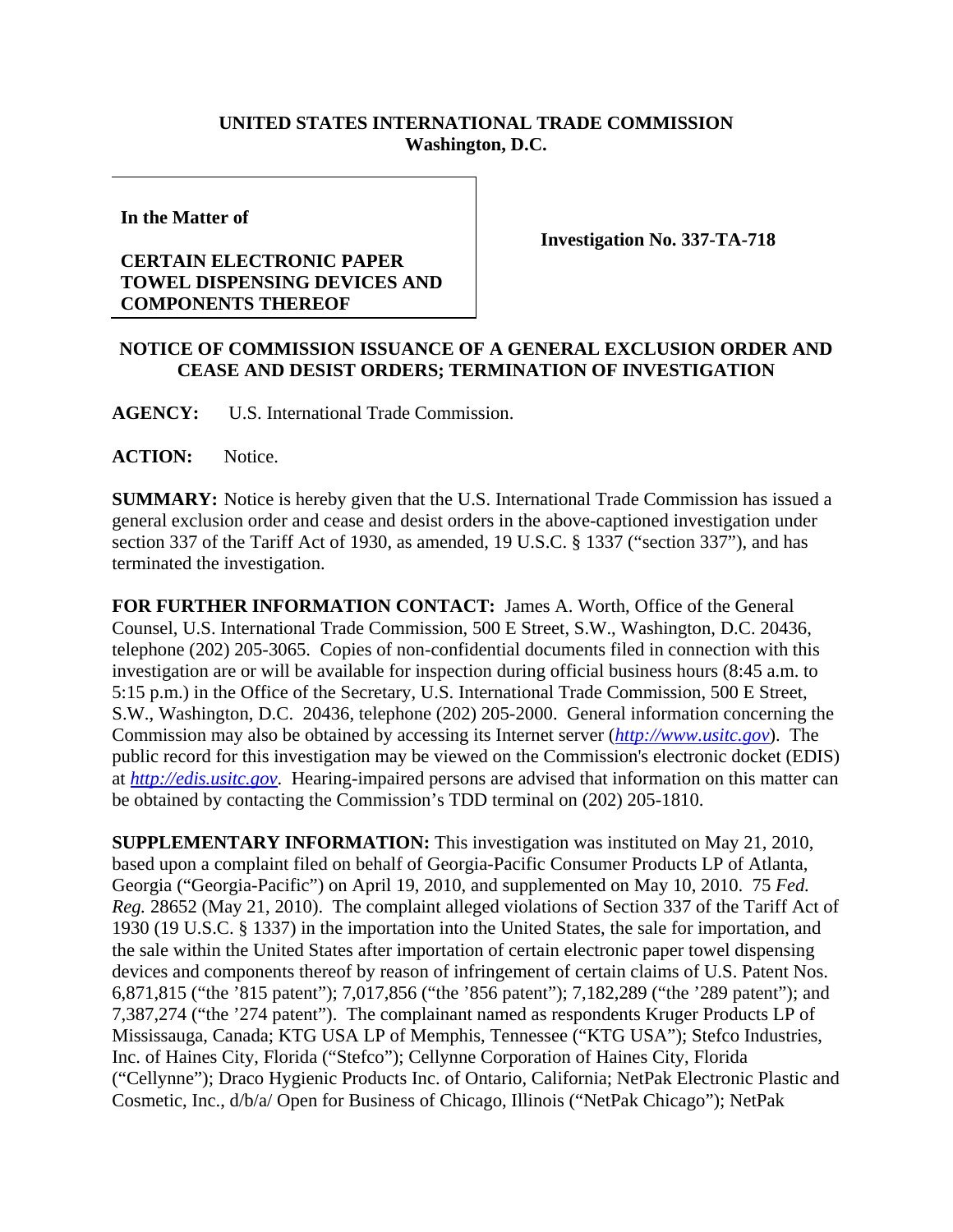Electronik Plastik ve Kozmetik Sanayi, Ve Ticaret Ltd of Izmir, Turkey ("NetPak Turkey"); Paradigm Marketing Consortium, Inc. of Syosset, New York; United Sourcing Network Corp. of Syosset, New York; New Choice (H.K.) Ltd. of Shatin, Hong Kong; and Vida International Inc. of Taipei, Taiwan.

 On August 16, 2010, the Commission issued notice of its determination not to review an ID amending the complaint and notice of investigation: (1) to correct the corporate name of NetPak Chicago; (2) to redefine "Kruger" to "Kruger Products and/or KTG USA"; (3) to indicate that Georgia-Pacific no longer alleges that NetPak Turkey is the source of Stefco's and Cellynne's accused product; (4) to add new respondents Jet Power International Limited; Winco Industries Co.; DWL Industries Co.; Ko-Am Corporation Inc. d/b/a Janitor's World; Natury, S.A. De C.V.; Franklin Financial Management, Inc. d/b/a Update International; and Alliance in Manufacturing LLC.

 Two respondents, Stefco and Cellynne, did not respond to the complaint and notice of investigation, and a third respondent, NetPak Turkey, did not participate in discovery. On October 12, 2010, the ALJ issued an order to show cause why Stefco and Cellynne should not be found in default, and on November 2, 2010, issued an order to show cause why NetPak Turkey should not be found in default. On December 30, 2010, the ALJ issued an ID (Order No. 28) finding Stefco, Cellynne, and NetPak Turkey in default. On January 16, 2011, the Commission determined not to review this order. The other respondents to the investigation were terminated by consent order.

 On July 12, 2011, the ALJ issued an ID, Order No. 36, finding substantial, reliable, and probative evidence that the Stefco, Cellynne, and Netpak Turkey violated section 337 based on the importation, sale for importation, and/or sale after importation into the United States of electronic paper towel dispensing devices that infringe the asserted patent claims. The ALJ issued a recommended determination with the ID. The ALJ recommended that the Commission issue a general exclusion order and cease and desist orders, finding that such orders would not be contrary to the public interest, and recommended that the bond for importation during the presidential review period be set at 100 percent of the entered value of the infringing products for respondents and no bond be set for nonrespondents. On August 19, 2011, the Commission issued notice of its determination not to review the ID, and solicited submissions on remedy, the public interest, and bonding. 76 *Fed. Reg.* 53154 (Aug. 25, 2011). Georgia-Pacific and the Commission investigative attorney filed submissions and reply submissions with respect thereto.

After reviewing the relevant portions of the record, the Commission has determined to issue a general exclusion order with respect to claims 4-7 of the '815 patent, claims 8-22 of the'856 patent, claims 1-3 of the '289 patent, and claims 4-22 of the '274 patent, and cease and desist orders against Stefco and Cellynne with respect to the same claims. In this connection, the Commission has determined to set a bond of 100 percent of entered value during the period of Presidential review. The investigation is terminated.